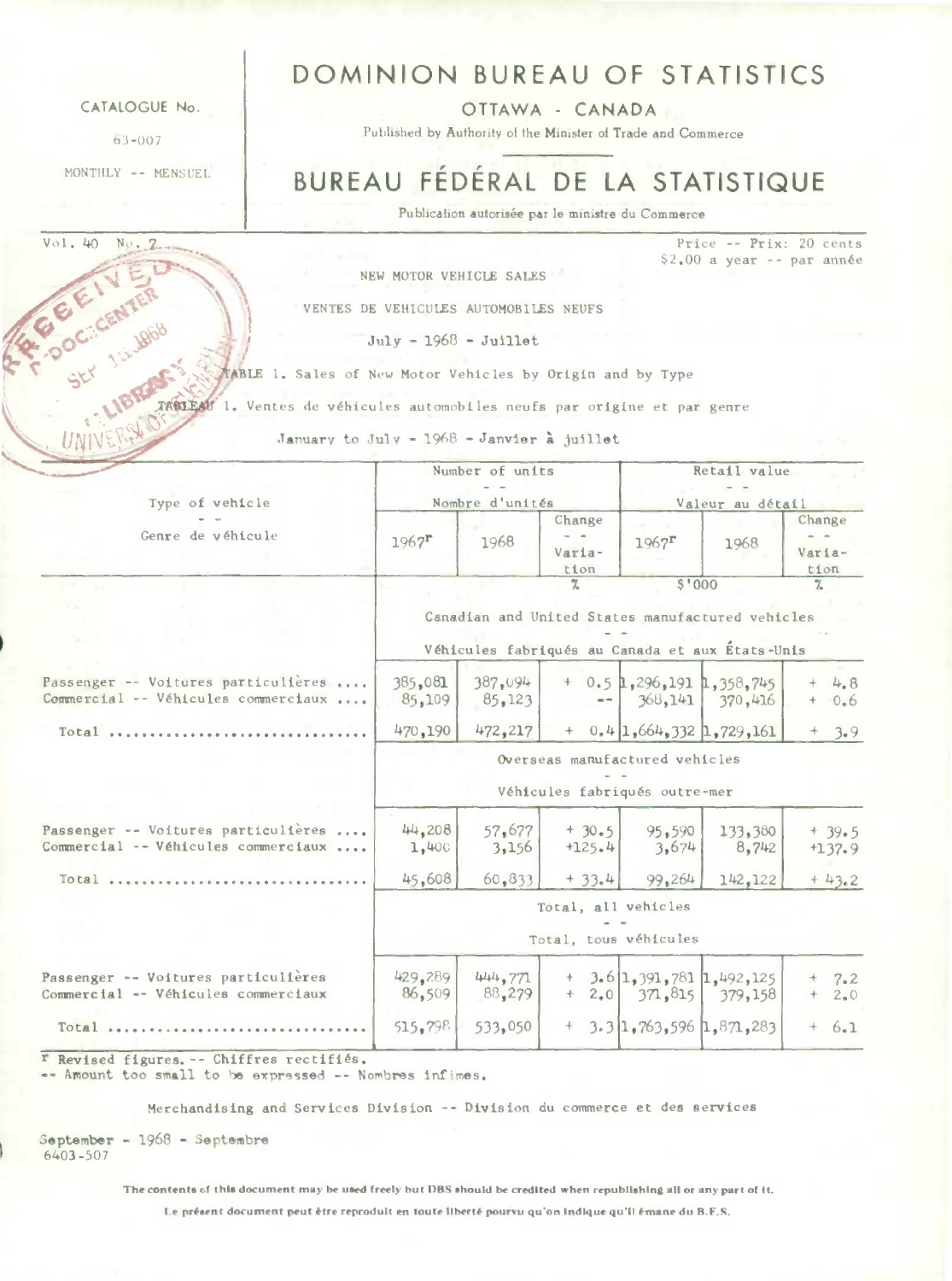## TABLE 2. Sales of New Motor Vehicles by Type and by Province

July 1968

## TABLEAU 2. Ventes de véhicules automobiles neufs, par genre et par province

Juillet 1968

| Voitures<br>particulières   |                     |      | Total                    |      |  |
|-----------------------------|---------------------|------|--------------------------|------|--|
| $1967$ <sup>r</sup><br>1968 | $1967$ <sup>r</sup> | 1968 | $1967$ <sup>r</sup>      | 1968 |  |
|                             |                     |      | Véhicules<br>commerciaux |      |  |

| Newfound land $-$ -                  |        |        |       |        |        |         |
|--------------------------------------|--------|--------|-------|--------|--------|---------|
| Terre-Neuve                          | 999    | 963    | 222   | 221    | 1,221  | 1,184   |
| Prince Edward Island --              |        |        |       |        |        |         |
| Ile du-Prince-Édouard                | 249    | 266    | 76    | 79     | 325    | 345     |
| Nova Scotia --                       |        |        |       |        |        |         |
| Nouvelle-Écosse                      | 1,819  | 2,340  | 366   | 566    | 2,185  | 2,906   |
| New Brunswick --                     |        |        |       |        |        |         |
| Nouveau-Brunswick                    | 1,249  | 1,752  | 32C   | 398    | 1,569  | 2,150   |
| Québec                               | 12,581 | 15.846 | 1,639 | 2,019  | 14,220 | 17.865  |
| Ontario                              | 18,766 | 24.164 | 3.410 | 4.548  | 22.176 | 28.712  |
| Manitoba                             | 1,493  | 2,639  | 409   | 655    | 1.902  | 3.294   |
| Saskatchewan                         | 2,033  | 2,304  | 818   | 820    | 2,851  | 3.124   |
| Alberta                              | 3,698  | 4,837  | 1.303 | 1,886  | 5,001  | 6,723   |
| British Columbia --                  |        |        |       |        |        |         |
| $\text{Co}$ lombie-Britannique $(1)$ | 5.002  | 5,981  | 1,329 | 1.949  | 6,331  | 7,930   |
|                                      |        |        |       |        |        |         |
| Canada                               | 47,889 | 61.092 | 9,892 | 13,141 | 57.781 | 74, 233 |
|                                      |        |        |       |        |        |         |

Retail value of new motor vehicles sold

Valeur au détail des véhicules automobiles neufs vendus

|                            | \$'000 -- milliers de dollars |         |        |        |         |         |  |  |  |  |
|----------------------------|-------------------------------|---------|--------|--------|---------|---------|--|--|--|--|
|                            |                               |         |        |        |         |         |  |  |  |  |
| Newfound $l$ and $-$       |                               |         |        |        |         |         |  |  |  |  |
| Terre-Neuve                | 3.037                         | 3.046   | 1,009  | 912    | 4,046   | 3,958   |  |  |  |  |
| Prince Edward Island --    |                               |         |        |        |         |         |  |  |  |  |
| Île du-Prince-Édouard      | 778                           | 862     | 285    | 329    | 1,063   | 1,191   |  |  |  |  |
| Nova Scotia --             |                               |         |        |        |         |         |  |  |  |  |
| Nouvelle- $\&$ cosse       | 5,580                         | 7,454   | 1,465  | 2,182  | 7,045   | 9,636   |  |  |  |  |
| New Brunswick --           |                               |         |        |        |         |         |  |  |  |  |
| Nouveau-Brunswick          | 3.926                         | 5,600   | 1,339  | 1,862  | 5,265   | 7.462   |  |  |  |  |
| Québec                     | 40.396                        | 52,203  | 7.881  | 9,607  | 48.277  | 61,810  |  |  |  |  |
| Ontario                    | 60,370                        | 79,290  | 14.511 | 20.307 | 74.881  | 99.597  |  |  |  |  |
| Manitoba                   | 4.925                         | 8,838   | 1,596  | 2.910  | 6,521   | 11.748  |  |  |  |  |
| Saskatchewan               | 6,781                         | 7.846   | 2.768  | 2,958  | 9.549   | 10.804  |  |  |  |  |
| Alberta                    | 12.389                        | 16, 713 | 5,183  | 6,970  | 17.572  | 23,683  |  |  |  |  |
| British Columbia --        |                               |         |        |        |         |         |  |  |  |  |
| $Colombie-Br1tannique(1) $ | 15.724                        | 19.015  | 5.728  | 8,311  | 21,452  | 27,326  |  |  |  |  |
| Canada                     | 153.906                       | 200,867 | 41.765 | 56,348 | 195,671 | 257,215 |  |  |  |  |
|                            |                               |         |        |        |         |         |  |  |  |  |

(1) Includes Yukon and Northwest Territories -- Comprend le Yukon et les Territoires du Nord-Ouest. " Revised figures. -- Chiffres rectifiés.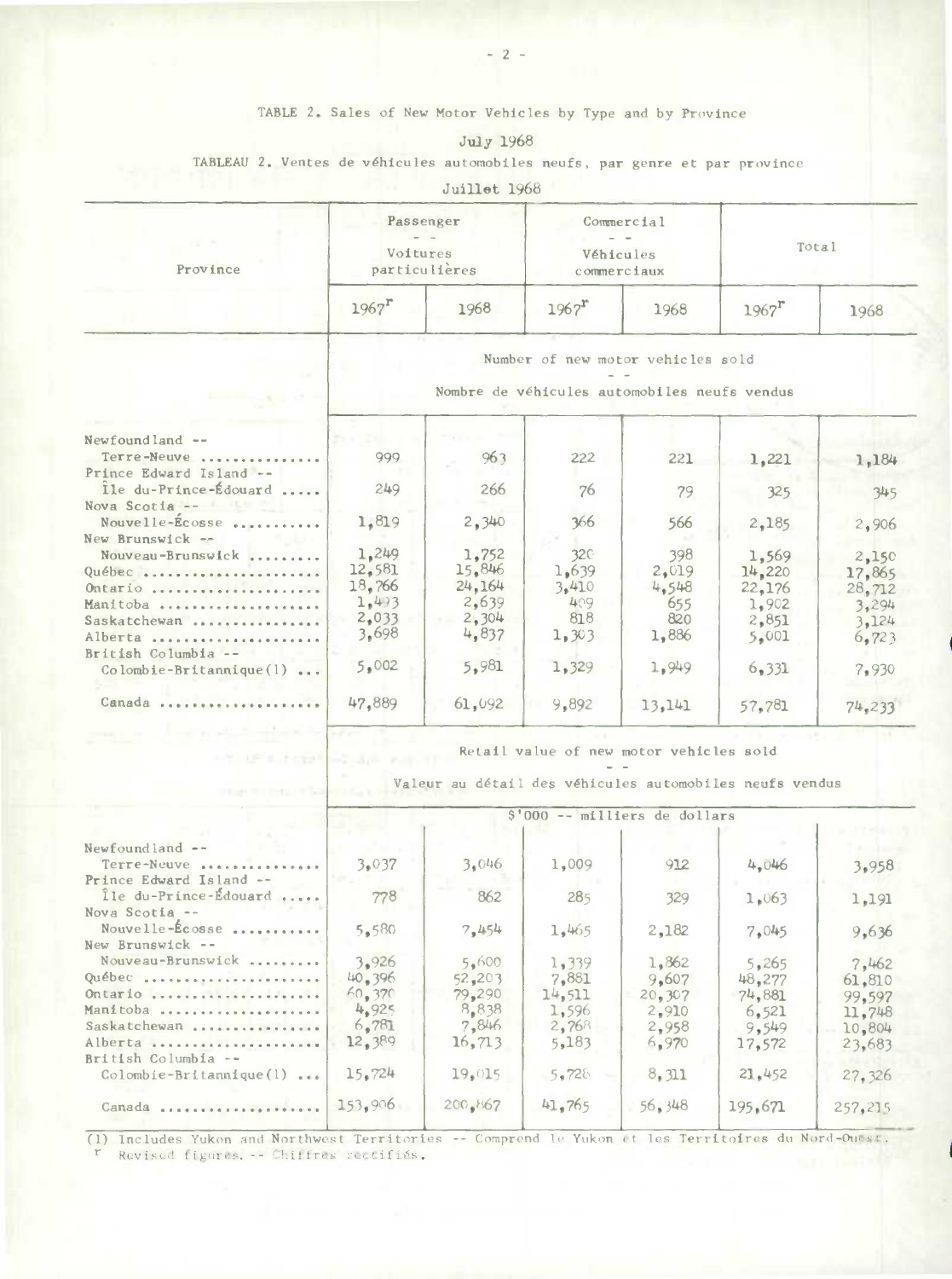TABLE 3. Sales of Canadian and United States Manufactured Vehicles by Type and by Province

.July 1968

|  |  |  |              |  | TABLEAU 3. Ventes de véhicules fabriqués au Canada et aux Etats-Unis, par genre et par province |  |  |  |
|--|--|--|--------------|--|-------------------------------------------------------------------------------------------------|--|--|--|
|  |  |  | Juillet 1968 |  |                                                                                                 |  |  |  |

|                                                  | Passenger<br>Voitures                        |                                                         | Véhicules       | Commercial      | Total            |                  |  |  |  |  |  |  |  |
|--------------------------------------------------|----------------------------------------------|---------------------------------------------------------|-----------------|-----------------|------------------|------------------|--|--|--|--|--|--|--|
| Province                                         | particulières                                |                                                         | commerciaux     |                 |                  |                  |  |  |  |  |  |  |  |
|                                                  | 1967                                         | 1968                                                    | 1967            | 1968            | 1967             | 1968             |  |  |  |  |  |  |  |
|                                                  | Number of new motor vehicles sold            |                                                         |                 |                 |                  |                  |  |  |  |  |  |  |  |
|                                                  | Nombre de véhicules automobiles neufs vendus |                                                         |                 |                 |                  |                  |  |  |  |  |  |  |  |
|                                                  |                                              |                                                         |                 |                 |                  |                  |  |  |  |  |  |  |  |
| $Newtondland --$<br>Terre-Neuve                  | 805                                          | 776                                                     |                 |                 |                  |                  |  |  |  |  |  |  |  |
| Prince Edward Island --<br>Ile du-Prince-Édouard | 207                                          | 216                                                     | 967             | 1,215           | 4,538            | 5,507            |  |  |  |  |  |  |  |
| Nova Scotia --<br>Nouvelle-Écosse                | 1,489                                        | 1,865                                                   |                 |                 |                  |                  |  |  |  |  |  |  |  |
| New Brunswick --<br>Nouveau-Brunswick            | 1,070                                        | 1,435                                                   |                 |                 |                  |                  |  |  |  |  |  |  |  |
| Québec<br>Ontario                                | 11,052<br>16,625                             | 13,290<br>20,508                                        | 1,613<br>3,366  | 1,966<br>4,420  | 12,665<br>19,991 | 15,256<br>24,928 |  |  |  |  |  |  |  |
| Manitoba<br>Saskatchewan                         | 1,383<br>1,932                               | 2,383<br>$2,111$<br>$4,196$                             | 2,501           | 3,284           | 9,152            | 11,974           |  |  |  |  |  |  |  |
| Alberta<br>British Columbia --                   | 3,336                                        |                                                         |                 |                 |                  |                  |  |  |  |  |  |  |  |
| $\text{Colomb1e-Br1tann1que(1)} \ldots$          | 3,695                                        | 3,940                                                   | 1,211           | 1,695           | 4,906            | 5,635            |  |  |  |  |  |  |  |
| Canada                                           | 41,594                                       | 50,720                                                  | 9,658           | 12,580          | 51,252           | 63,300           |  |  |  |  |  |  |  |
|                                                  | Retail value of new motor vehicles sold      |                                                         |                 |                 |                  |                  |  |  |  |  |  |  |  |
|                                                  |                                              | Valeur au détail des véhicules automobiles neufs vendus |                 |                 |                  |                  |  |  |  |  |  |  |  |
|                                                  |                                              | \$'000 -- milliers de dollars                           |                 |                 |                  |                  |  |  |  |  |  |  |  |
| Newfoundland --                                  |                                              |                                                         |                 |                 |                  |                  |  |  |  |  |  |  |  |
| Terre-Neuve<br>Prince Edward Island --           | 2,663                                        | 2,664                                                   |                 |                 |                  |                  |  |  |  |  |  |  |  |
| Île du-Prince-Édouard<br>Nova Scotia --          | 696                                          | 748                                                     | 4,051           | 5,143           | 15,909           | 19,976           |  |  |  |  |  |  |  |
| Nouvelle-Écosse<br>New Brunswick --              | 4,929                                        | 6,472                                                   |                 |                 |                  |                  |  |  |  |  |  |  |  |
| Nouveau-Brunswick                                | 3,570                                        | 4,949                                                   |                 |                 |                  |                  |  |  |  |  |  |  |  |
| Québec<br>Ontario                                | 37,004<br>55,700                             | 46,428<br>70,979                                        | 7,812<br>14,393 | 9,455<br>19,927 | 44,816<br>70,093 | 55,883<br>90,906 |  |  |  |  |  |  |  |
| Manitoba                                         | 4,693                                        | 8,273                                                   |                 |                 |                  |                  |  |  |  |  |  |  |  |
| Saskatchewan<br>Alberta                          | 6,567<br>11,553                              | 7,394<br>15,175                                         | 9,472           | 12,617          | 32,285           | 43,459           |  |  |  |  |  |  |  |
| British Columbia --<br>$Colomble-Britan1que(1) $ | 12,772                                       | 14,083                                                  | 5,429           | 7,637           | 18,201           | 21,720           |  |  |  |  |  |  |  |
| Canada                                           | 140,147                                      | 177, 165                                                | 41,157          | 54,779          | 181,304          | 231,944          |  |  |  |  |  |  |  |

(1) Includes Yukon and Northwest Territories -- Comprend le Yukon et les Territoires du Nord-Ouest. Revised figures. -- Chiffres rectifiés.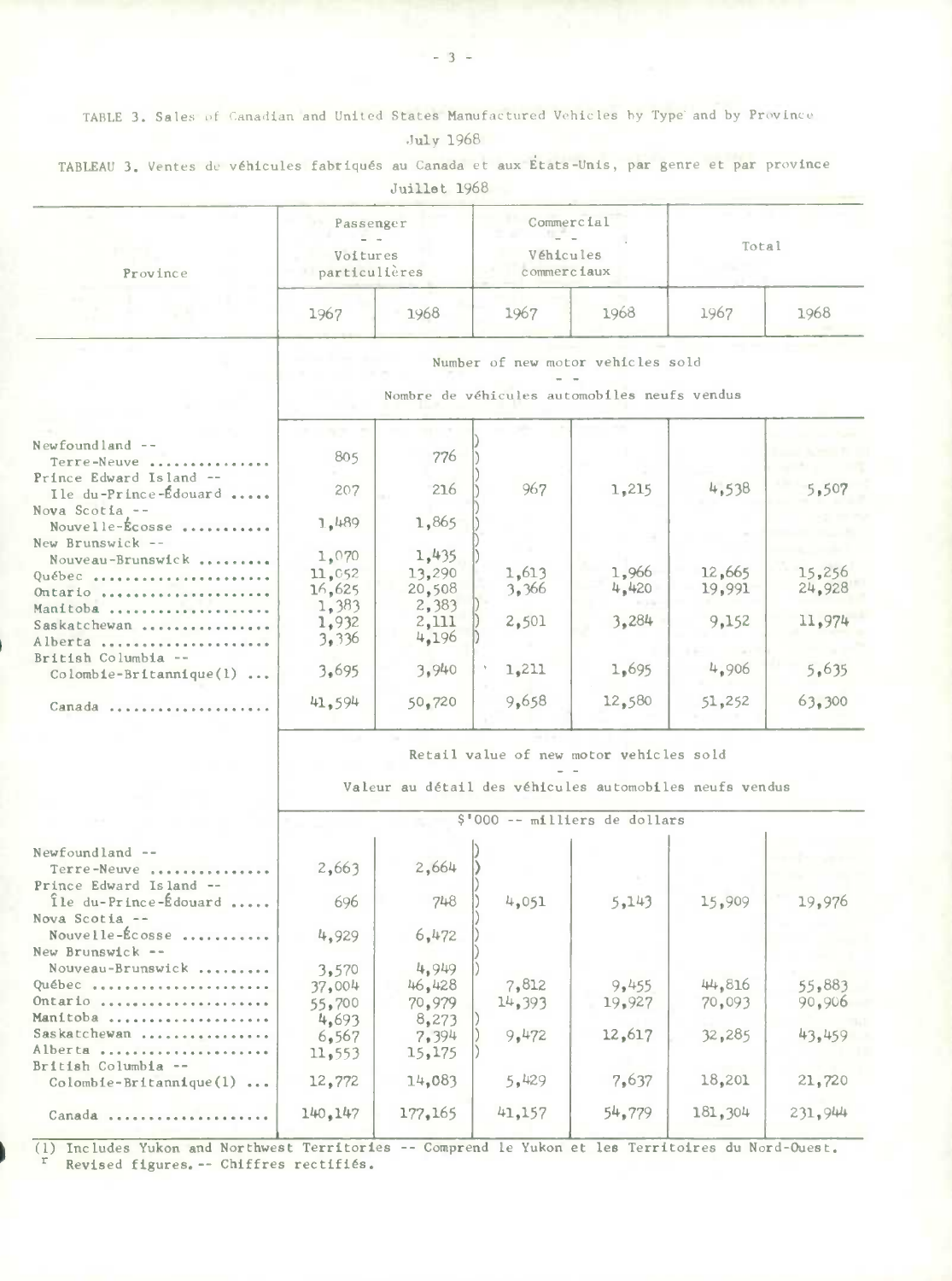TABLE 4. Sales of Overseas Manufactured Vehicles by Type and by Province

July 1968

TABLEAU 4. Ventes de véhicules fabriqués outre-mer, par genre et par province

Juillat 1968

| Province                                         | Voitures                                                                                                                            | Passenger<br>particulières |                     | Commercial<br>Véhicules<br>commerciaux | Total               |        |  |  |  |  |  |
|--------------------------------------------------|-------------------------------------------------------------------------------------------------------------------------------------|----------------------------|---------------------|----------------------------------------|---------------------|--------|--|--|--|--|--|
|                                                  | $1967$ <sup>r</sup>                                                                                                                 | 1968                       | $1967$ <sup>r</sup> | 1968                                   | $1967$ <sup>r</sup> | 1968   |  |  |  |  |  |
|                                                  | Number of new motor vehicles sold<br>Nombre de véhicules automobiles neufs vendus                                                   |                            |                     |                                        |                     |        |  |  |  |  |  |
| Newfoundland --<br>Terre-Neuve                   | 194                                                                                                                                 | 187                        |                     |                                        |                     |        |  |  |  |  |  |
| Prince Edward Island --<br>Ile du-Prince-Édouard | 42                                                                                                                                  | -50                        | 17                  | 49                                     | 762                 | 1,078  |  |  |  |  |  |
| Nova Scotia --                                   |                                                                                                                                     |                            |                     |                                        |                     |        |  |  |  |  |  |
| Nouvelle-Écosse<br>New Brunswick --              | 330                                                                                                                                 | 475                        |                     |                                        |                     |        |  |  |  |  |  |
| Nouveau-Brunswick                                | 179                                                                                                                                 | 317                        |                     |                                        |                     |        |  |  |  |  |  |
| Québec                                           | 1,529                                                                                                                               | 2,556                      | 26                  | 53                                     | 1,555               | 2,609  |  |  |  |  |  |
| Ontario                                          | 2,141                                                                                                                               | 3,656                      | 44                  | 128                                    | 2,185               | 3,784  |  |  |  |  |  |
| Manitoba                                         | 110                                                                                                                                 | 256                        |                     |                                        |                     |        |  |  |  |  |  |
| Saskatchewan                                     | 101                                                                                                                                 | 193                        | 29                  | 77                                     | 602                 | 1,167  |  |  |  |  |  |
| Alberta                                          | 362                                                                                                                                 | 641                        |                     |                                        |                     |        |  |  |  |  |  |
| British Columbia --                              |                                                                                                                                     |                            |                     |                                        |                     |        |  |  |  |  |  |
| $\text{Colomb1e-Br1tann1que(1)} $                | 1,307                                                                                                                               | 2.041                      | 118                 | 254                                    | 1,425               | 2,295  |  |  |  |  |  |
| Canada                                           | 6,295                                                                                                                               | 10,372                     | 234                 | 561                                    | 6,529               | 10,933 |  |  |  |  |  |
|                                                  | Retail value of new motor vehicles sold<br>Valeur au détail des véhicules automobiles neufs vendus<br>\$'000 -- milliers de dollars |                            |                     |                                        |                     |        |  |  |  |  |  |

| Newfoundland $-$<br>Terre-Neuve                                | 374            | 382            |           |            |                |                |
|----------------------------------------------------------------|----------------|----------------|-----------|------------|----------------|----------------|
| Prince Edward Island --<br>Île du-Prince-Édouard               | 82             | 114            | 47        | 142        | 1.510          | 2,271          |
| Nova Scotia --<br>Nouvelle-Écosse                              | 651            | 982            |           |            |                |                |
| New Brunswick --<br>Nouveau-Brunswick                          | 356            | 651            |           |            |                |                |
| Québec<br>Ontario                                              | 3.392<br>4,670 | 5,775<br>8,311 | 69<br>118 | 152<br>380 | 3,461<br>4,788 | 5,927<br>8,691 |
| Manitoba                                                       | 232<br>214     | 565<br>452     | 75        | 221        | 1,357          | 2,776          |
| Saskatchewan<br>Alberta                                        | 836            | 1,538          |           |            |                |                |
| British Columbia --<br>$\text{Colombie-Britannique}(1) \ldots$ | 2, 952         | 4.932          | 299       | 674        | 3,251          | 5,606          |
| Canada                                                         | 13,759         | 23,702         | 608       | 1,569      | 14,367         | 25.271         |
|                                                                |                |                |           |            |                |                |

(1) Includes Yukon and Northwest Territories -- Comprend le Yukon et les Territoires du Nord-Ouest. Revised figures. -- Chiffres rectifiés.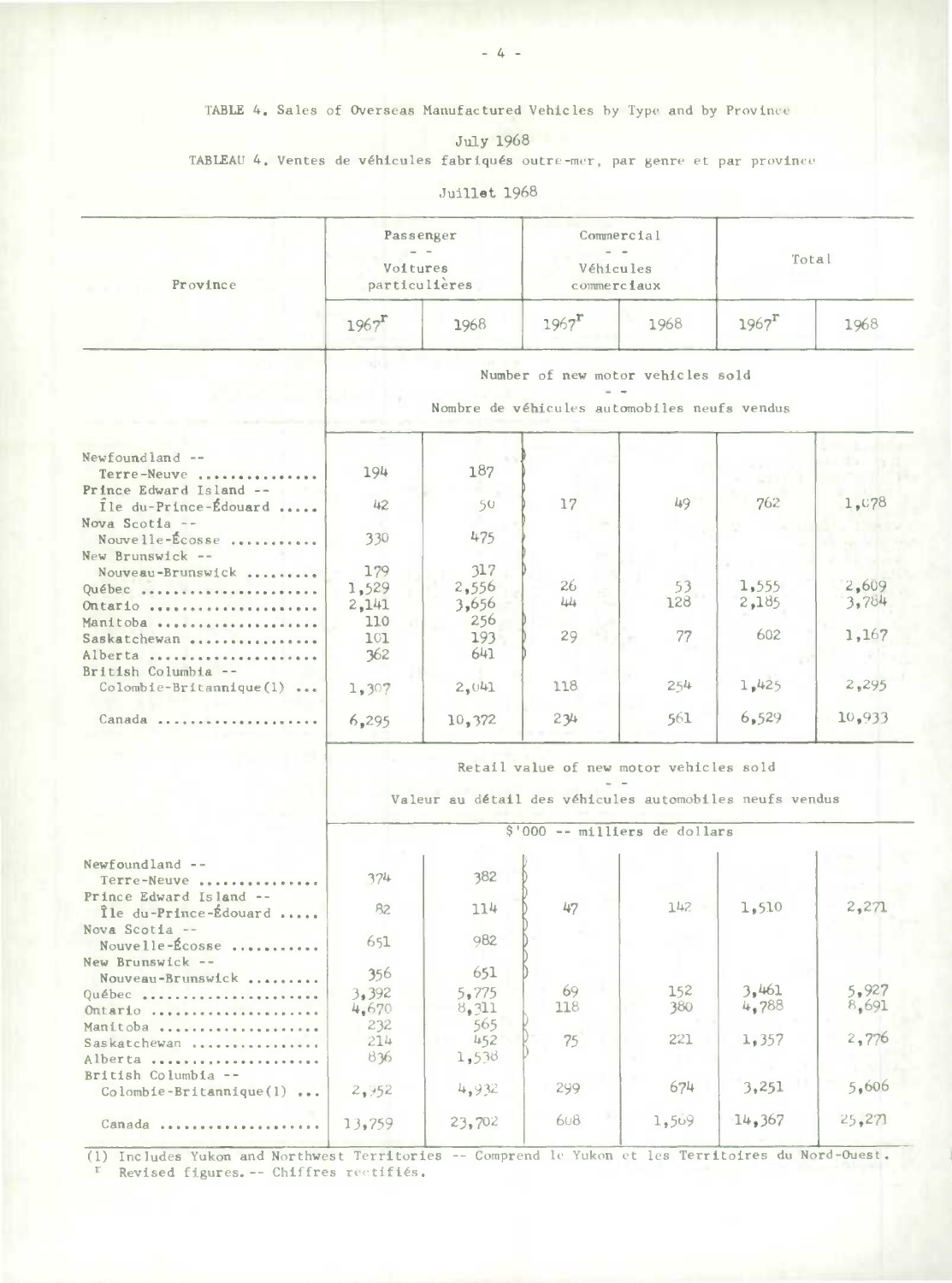TABLE 5. Percentage Change in Sales of New Motor Vehicles by Origin and by Type

## July 1968/July 1967

TABLEAU 5. Variation procentuelle des ventes de véhicules automobiles neufs par origine et par province Juillet 1968/Juillet 1967

| Province                                                                                                                                            |                                                                         | Canada and<br>United States<br>Canada et<br>États-Unis |                                          | Overseas<br>Outre-mer                                               |                                                        |                                                                                         | Total                                                                                                     |                                                                                                          |                                                                          |
|-----------------------------------------------------------------------------------------------------------------------------------------------------|-------------------------------------------------------------------------|--------------------------------------------------------|------------------------------------------|---------------------------------------------------------------------|--------------------------------------------------------|-----------------------------------------------------------------------------------------|-----------------------------------------------------------------------------------------------------------|----------------------------------------------------------------------------------------------------------|--------------------------------------------------------------------------|
|                                                                                                                                                     | P.<br>V.P.                                                              | $C_{+}$<br>$=$ $-$<br>V.C.                             | Total                                    | Ρ.<br>$ -$<br>$V$ , $P$ ,                                           | $C_{\alpha}$<br>$V$ , $C$ ,                            | Total                                                                                   | $P_{\alpha}$<br>$\frac{1}{2} \left( \frac{1}{2} \right) = \frac{1}{2} \left( \frac{1}{2} \right)$<br>V.P. | $c_{\star}$<br>$\frac{1}{2} \left( \frac{1}{2} \right) = \frac{1}{2} \left( \frac{1}{2} \right)$<br>V.C. | Total                                                                    |
|                                                                                                                                                     |                                                                         |                                                        |                                          |                                                                     | per cent -- pourcentage                                | Percentage change in number of vehicles<br>Variation procentuelle - Nombre de véhicules |                                                                                                           |                                                                                                          |                                                                          |
| Newfoundland --<br>Terre-Neuve<br>Prince Edward Island --<br>Île du-Prince-Édouard                                                                  | $-3.6$<br>$+4.3$                                                        | $+25.6$                                                | $+21.4$                                  | $-3.6$                                                              | $+19.0$ ) +188.2                                       | $+41.5$                                                                                 | $-3.6$<br>$+6.8$                                                                                          | $-0.5$<br>$+3.9$                                                                                         | $-3.0$<br>$+6.2$                                                         |
| Nova Scotia --<br>Nouvelle-Écosse                                                                                                                   | $+25.3$                                                                 |                                                        |                                          | $+43.9$                                                             |                                                        |                                                                                         | $+28,6$                                                                                                   | $+54.6$                                                                                                  | $+33.0$                                                                  |
| New Brunswick --<br>Nouveau-Brunswick<br>Québec<br>Ontario<br>Manitoba<br>Saskatchewan<br>Alberta<br>British Columbia --<br>Colombie-Britannique(1) | $+34.1$<br>$+20.2$<br>$+23.4$<br>$+72.3$<br>$+9.3$<br>$+25.8$<br>$+6.6$ | $+21.9$<br>$+31.3$<br>$+31.3$<br>$+40.0$               | $+20.5$<br>$+24.7$<br>$+30.8$<br>$+14.9$ | $+ 77.1$<br>$+67.2$<br>$+ 70.8$<br>$-132.7)$<br>$+ 77.1$<br>$+56.2$ | $+103.8$<br>$+190.9$<br>$+ 91.1$ $+ 165.5$<br>$+115.3$ | $+67.8$<br>$+73.2$<br>$+93.9$<br>$+61.1$                                                | H40.3<br>$+26.0$<br>$+28.8$<br>$+76.8$<br>$+13.3$<br>$+30.8$<br>$+19.6$                                   | $+24.4$<br>$+23.2$<br>$+33.4$<br>$+60.1$<br>$+0.2$<br>$+44.7$<br>$+46.7$                                 | $+37.0$<br>$+25.6$<br>$+29.5$<br>$+73.2$<br>$+9.6$<br>$+34.4$<br>$+25.3$ |
| Canada                                                                                                                                              | $+21.9$                                                                 | $+30.3$                                                | $+23.5$                                  | $+64.8$                                                             | $+139.7$                                               | $+67.5$                                                                                 | $+27.6$                                                                                                   | $+32.8$                                                                                                  | $+28.5$                                                                  |
|                                                                                                                                                     |                                                                         |                                                        |                                          |                                                                     |                                                        | Percentage change in retail value<br>Variation procentuelle - Valeur au détail          |                                                                                                           |                                                                                                          |                                                                          |
| Newfoundland --<br>Terre-Neuve<br>Prince Edward Island --<br>Île du-Prince-Édouard                                                                  | $\sim$ $-$<br>$+7.5$                                                    | $+27.0$                                                |                                          | $+ 2.1$<br>$+25.6$ + 39.0 + 202.1                                   |                                                        | $+50.4$                                                                                 | $+0.3$<br>$+10.8$                                                                                         | $-9.6$<br>$+15.4$                                                                                        | $-2.2$<br>$+12.0$                                                        |
| Nova Scotia --<br>Nouvelle-Écosse<br>New Brunswick --                                                                                               | $+31.3$ )                                                               |                                                        |                                          | $+50.8$                                                             |                                                        |                                                                                         | $+33.6$                                                                                                   | $+48.9$                                                                                                  | $+36.8$                                                                  |
| Nouveau-Brunswick<br>Québec<br>Ontario<br>Manitoba<br>Saskatchewan<br>Alberta<br>British Columbia --                                                | $+38.6$<br>$+25.5$<br>$+27.4$<br>$+76.3$<br>$+12.6$<br>$+31.4$          | $+21.0$<br>$+38.4$<br>$+33.2$                          | $+24.7$<br>$+29.7$<br>$+34.6$            | $+82.9$<br>$+70.3$<br>$+78.0$<br>$+143.5D$<br>$+84.0$               | $+120.3$<br>$+222.0$<br>$+111.2$ $+194.7$              | $+71.3$<br>$+ 81.5$<br>$+104.6$                                                         | $+42.6$<br>$+29.2$<br>$+31.3$<br>$+79.5$<br>$+15.7$<br>$+34.9$                                            | $+39.1$<br>$+21.9$<br>$+39.9$<br>$+82.3$<br>$+6.9$<br>$+34.5$                                            | $+41.7$<br>$+28.0$<br>$+33.0$<br>$+80.2$<br>$+13.1$<br>$+34.8$           |
| $\text{Colombie-Britannique}(1) \ldots$                                                                                                             | $+10.3$                                                                 | $+40.7$                                                | $+19.3$                                  | $+67.1$                                                             | $+125.4$                                               | $+ 72.4$                                                                                | $+20.9$                                                                                                   | $+45.1$                                                                                                  | $+27.4$                                                                  |
| Canada                                                                                                                                              | $+26.4$                                                                 | $+33.1$                                                | $+27.9$                                  | $+ 72.3$                                                            | $+158.1$                                               | $+75.9$                                                                                 | $+30.5$                                                                                                   | $+34.9$                                                                                                  | $+31.5$                                                                  |

(1) Includes Yukon and Northwest Territories -- Comprend le Yukon et les Territoires du Nord-Ouest. P. - Passenger, C. - Commercial -- V.P. - Voitures particulières, V.C. - Véhicules commerciaux.<br>-- Amount too small to be expressed -- Nombres infimes.